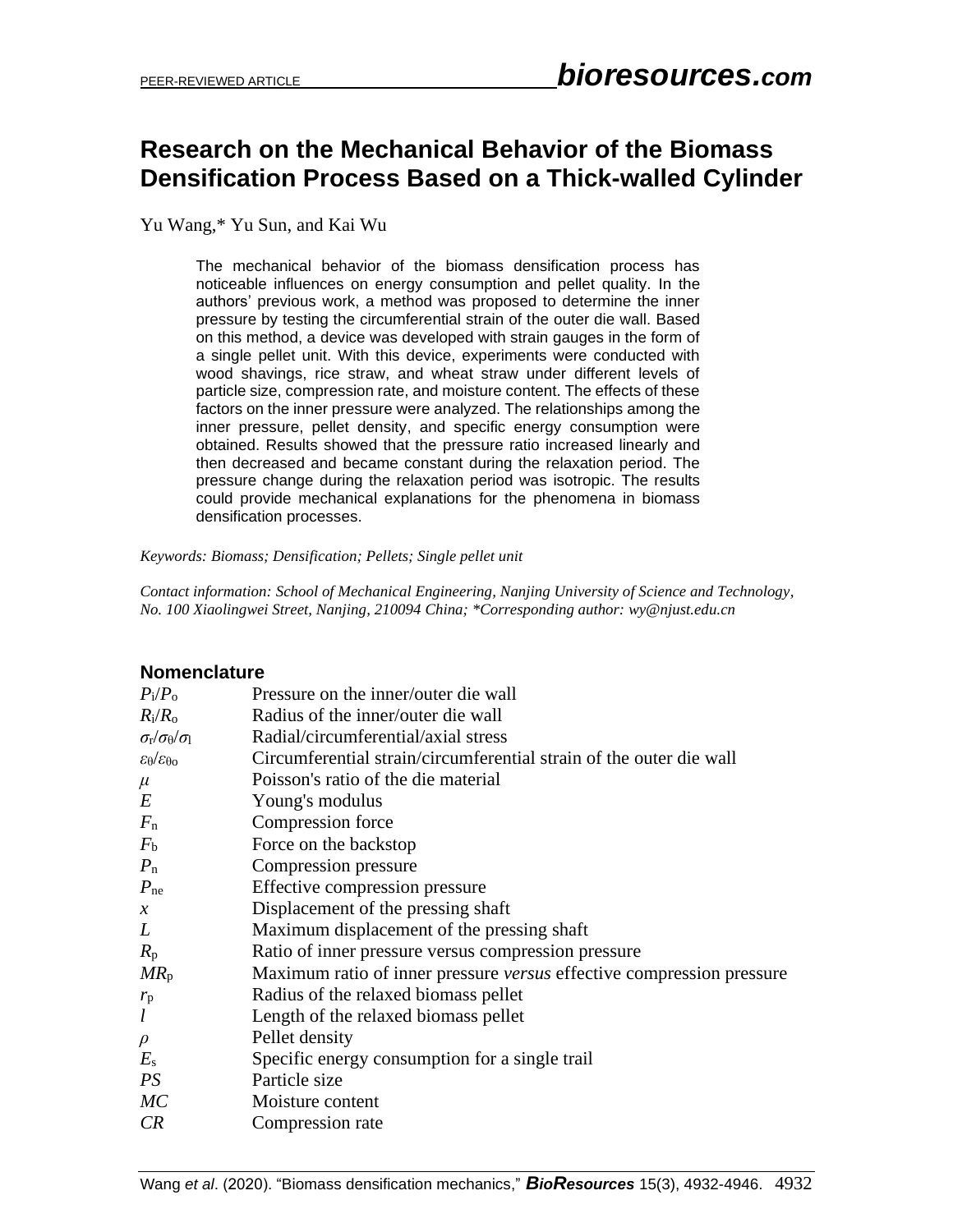### **INTRODUCTION**

Energy is one of the most important material foundations for the survival and development of human beings. At present, fossil fuels, such as petroleum and its byproducts, are the most widely used form of energy in the world. However, due to the nonrenewability and uneven distribution of fossil fuels, the energy crisis has become a worldwide problem that most countries must face. Therefore, more attention has been paid to looking for new renewable energy to replace traditional fossil fuels. Biomass energy is classified as green energy because it is solar energy that is transformed and stored by plants through photosynthesis. The biomass can be used to generate electricity and produce biofuels. Due to the low bulk density and irregular shape of the raw material, biomass needs to be compressed into pellets or briquettes with biomass densification technology before further processing.

The main problems in the densification process include high energy consumption and unstable product quality (Holm *et al.* 2006). Immense research has been conducted to find solutions to these problems. The relevant research can be divided into three parts. The first part is the optimization of the processing parameters. Based on such research, it has been found that proper ranges of parameters, such as moisture content, particle size, and compression rate, could lead to low energy consumption and high pellet quality (Niccolò *et al.* 2018; Chen *et al.* 2019). However, the optimal ranges vary for different biomass materials (Whittaker and Shield 2017). The second part is the pretreatment of the raw materials. The methods include torrefaction, hydrothermal pretreatment, and biological pretreatment, among others. It was observed that pretreatment reduced grinding energy and increased product heating value (Rudolfsson *et al.* 2017; Xia *et al.* 2019). The third section is the inclusion of process additives. Lignin acts as a natural binder in the densification process (Nanou *et al.* 2018). The inclusion of extra additives to the process, such as cassava stem powder, plastics, oil, *etc.*, could potentially increase the mechanical strength of the products and reduce energy consumption (Larsson *et al.* 2015; Emadi *et al.* 2017; Wang *et al.* 2019a).

Overall, most studies have been conducted from the angle of the improvement of the densification process. Little attention has been paid to mechanical behavior during the densification process. Holm *et al.* (2006) developed a model for the compression force along a pellet channel based on elastic mechanics. The model determined that the pressure between the biomass and pellet channel, properties of the materials, and dimensions of the channel had noticeable effects on the compression force. This model was verified with experiments based on a single pellet unit (Holm *et al.* 2007; Puig-Arnavat *et al.* 2017). Based on this model, Xia *et al.* (2014) analyzed the dynamic characteristics of the ring-die densification process and built a model for torque and productivity. Results showed that the compression force affected the energy consumption of the ring-die densification process by affecting the torque. Williams *et al.* (2018) tested the mechanical properties of biomass pellets made from several different materials. Results showed that Young's Modulus of the pellet is anisotropic and influenced by the strain rate. The structure and dimension of the machine also had influences on the pellet properties and energy consumption (Theerarattananoon *et al.* 2011; Xia *et al.* 2016).

By comparing the studies discussed above, it could be found that there are specific relationships between the mechanical behavior of pellets and their densification process. In fact, most of the proposed methods improve the densification process by changing the mechanical characteristic of the materials. Therefore, more attention should be paid to the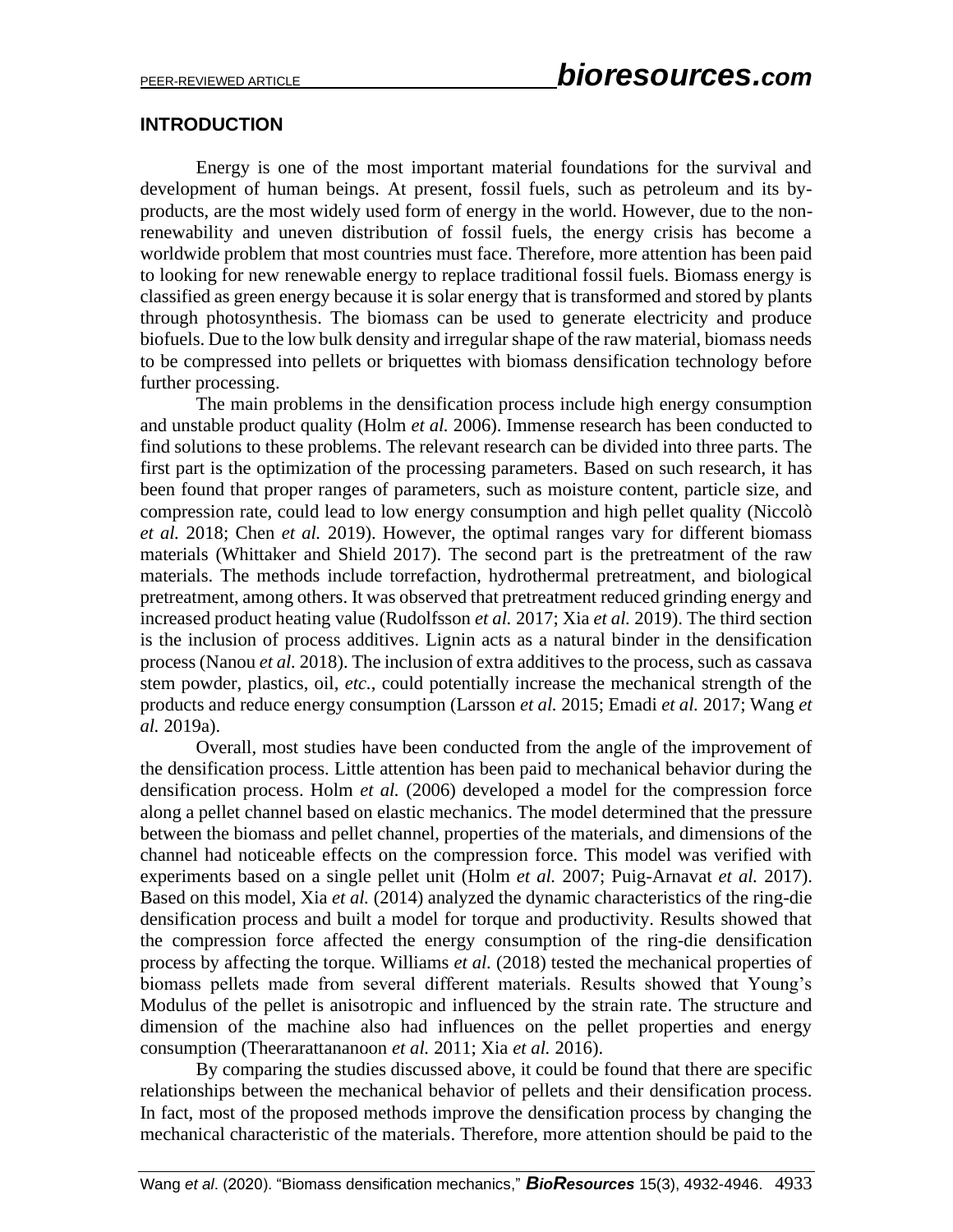mechanical behavior of the densification process. The investigation may provide essential solutions to the problems in the biomass densification process. The pressure between the biomass and the inner die wall is an important parameter related to the mechanical behavior. However, related research has not yet been reported.

In the authors' previous work, a method was proposed to determine the inner pressure by testing the circumferential strain of the outer die wall (Wang *et al.* 2019b). The present paper analyzes the stress status of a single die and draws a similar conclusion in a more effective way, which confirms the previous work. Based on this method, a device is developed with strain gauges in the form of a single pellet unit. With this device, experiments are conducted with wood shavings, rice straw, and wheat straw under different levels of particle size, compression rate, and moisture content. Based on the experimental data, the change of the inner pressure during a single densification process are analyzed. The relationships among the inner pressure, pellet density, and specific energy consumption are obtained.

### **STRESS ANALYSIS**

Utilizing the part of a single pellet die as the object, the stress in the die wall is shown in Fig. 1 (Wang *et al.* 2019b). It is a plane strain problem, which means that the axial displacement equals 0. Besides, the pressures on the inner and outer die wall are *P*<sup>i</sup> and *P*o, respectively. Under this condition, the radial and circumferential stresses are given by Lamé equations as Eq. 1 (Perry and Aboudi 2003).



**Fig. 1.** Stress status of a single die wall

$$
\begin{cases}\n\sigma_{\rm r} = \frac{P_{\rm i}R_{\rm i}^2 - P_{\rm o}R_{\rm o}^2}{-R_{\rm i}^2 + R_{\rm o}^2} - \frac{(P_{\rm i} - P_{\rm o})R_{\rm i}^2 R_{\rm o}^2}{(-R_{\rm i}^2 + R_{\rm o}^2)r^2} \\
\sigma_{\theta} = \frac{P_{\rm i}R_{\rm i}^2 - P_{\rm o}R_{\rm o}^2}{-R_{\rm i}^2 + R_{\rm o}^2} + \frac{(P_{\rm i} - P_{\rm o})R_{\rm i}^2 R_{\rm o}^2}{(-R_{\rm i}^2 + R_{\rm o}^2)r^2} \\
\sigma_{\rm l} = 0\n\end{cases} \tag{1}
$$

In Eq. 1,  $P_i$  and  $P_o$  are pressures on the inner and outer die wall (Pa),  $R_i$  and  $R_o$  are the radii of the inner and outer die wall  $(m)$ ,  $r$  is the distance between the differential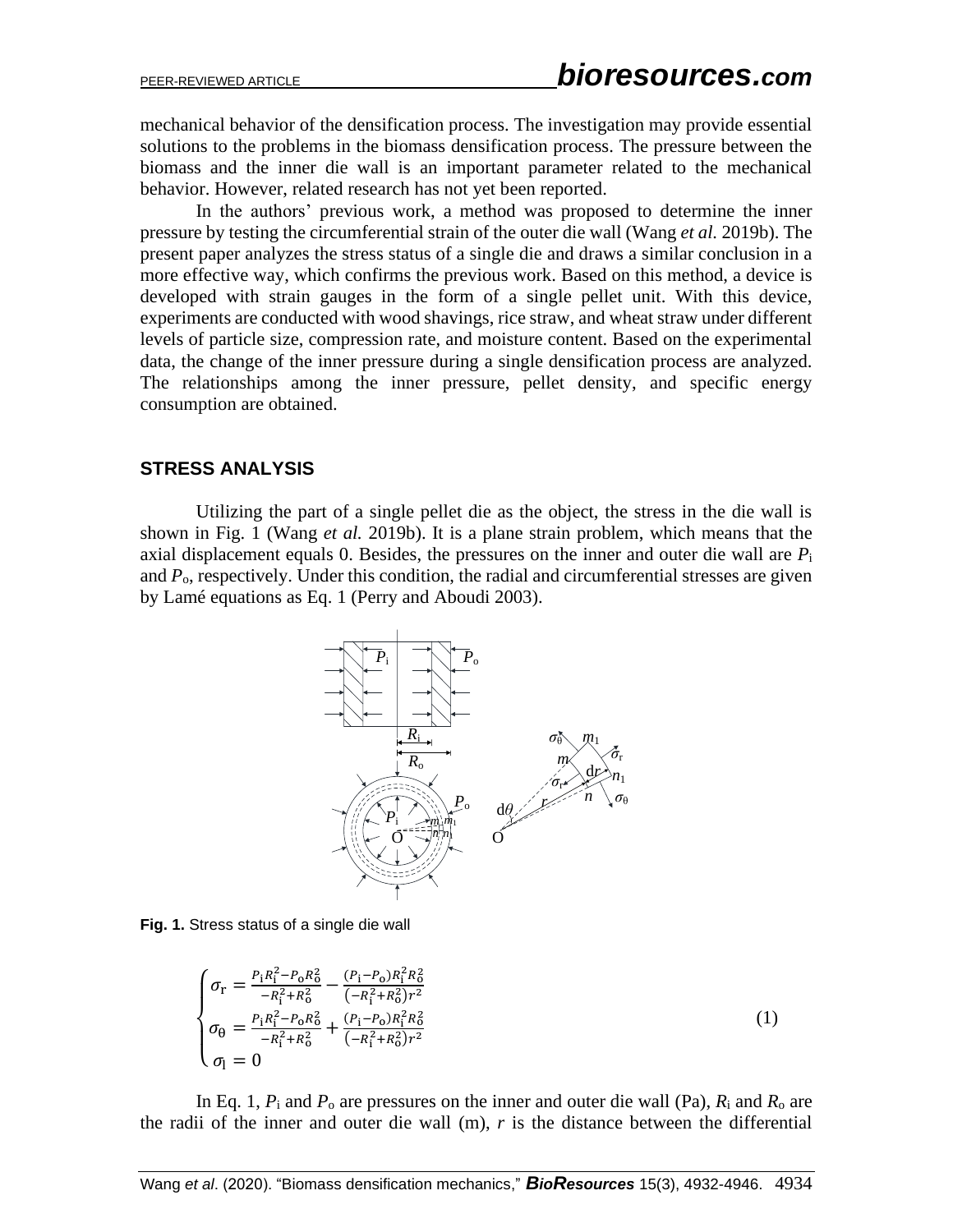volume element and the center (m), and  $\sigma$ <sub>r</sub>,  $\sigma$ <sub>θ</sub>, and  $\sigma$ <sub>l</sub> are the radial, circumferential, and axial stress (Pa), respectively.

According to Hooke's law, the circumferential strain in the die wall is shown as Eq. 2,

$$
\varepsilon_{\theta} = \frac{1}{E} [\sigma_{\theta} - \mu (\sigma_{\text{r}} + \sigma_{\text{l}})] \tag{2}
$$

where  $E$  is Young's modulus and  $\mu$  is Poisson's ratio of the die material.

Based on Eqs. 1 and 2, the circumferential strain in the die wall can be expressed as:

$$
\varepsilon_{\theta} = \frac{1}{E(R_0^2/R_1^2 - 1)} \left( (1 - \mu) \left( P_1 - \frac{R_0^2}{R_1^2} P_0 \right) + \frac{(1 + \mu)(P_1 - P_0)R_0^2}{r^2} \right) \tag{3}
$$

To simplify Eq. 3, the pressure on the outer die wall is set as 0 during the design of the test device  $(P_0 = 0)$ . Thus, the circumferential strain of the outer die wall is expressed as Eq. 4 when *r* equals *R*o,

$$
\varepsilon_{\theta\sigma} = \frac{2P_{i}}{E(R_{\sigma}^{2}/R_{i}^{2} - 1)}\tag{4}
$$

where  $\varepsilon_{\theta}$  is the circumferential strain of the outer die wall.

Therefore:

$$
P_{\rm i} = \frac{E\varepsilon_{\theta o}(R_0^2/R_{\rm i}^2 - 1)}{2} \tag{5}
$$

Equation 5 displays that the inner pressure can be obtained by testing the circumferential strain of the outer die wall.

#### **EXPERIMENTAL**

#### **Device**

Based on Eq. 5, a device was developed with strain gauges (BX120-5AA, Beijing Sichuanger Construction Testing Technology Development Co., Ltd., Beijing, China) in the form of a single pellet unit. The strain was tested by a Wheatstone bridge with NI 9237 (National Instruments, Austin, TX, USA). As shown in Fig. 2, *R*<sup>1</sup> and *R*<sup>3</sup> are the strain gauges for strain testing,  $R_2$  and  $R_4$  are the strain gauges for temperature compensation.



**Fig. 2.** Connection of the strain gauges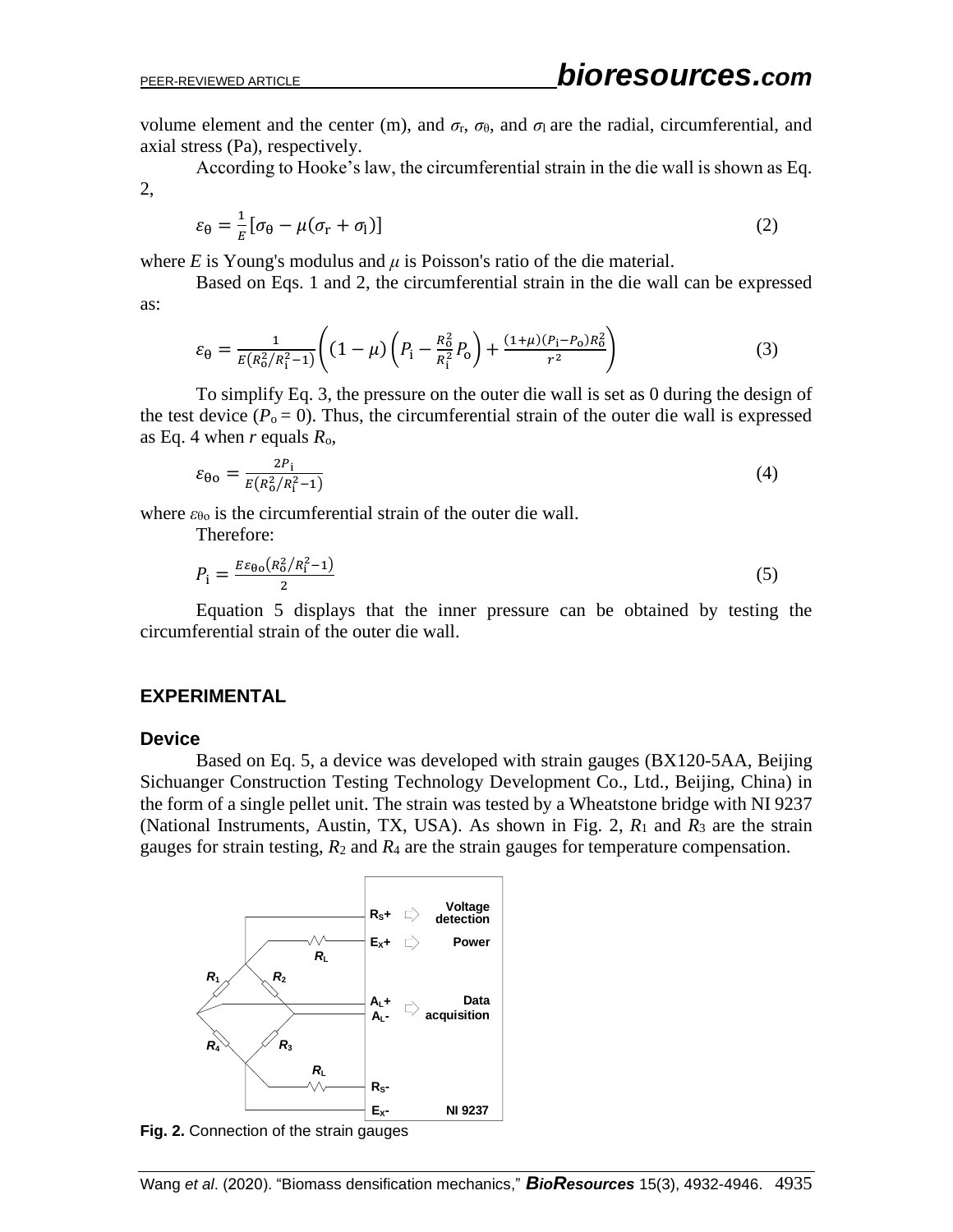Two identical dies were produced. One was used to hold the biomass materials during the compression process and fix the strain gauges for strain testing, and another was used to fix the strain gauges for temperature compensation. For the dies in this study,  $R_i =$ 0.01 m and  $R_0 = 0.015$  m. The connections of the test system are shown in Fig. 3.



**Fig. 3.** Connection of the test system

As shown in Fig. 4, the single die was placed in the foundation and then fixed on the static platform of a universal test machine (WDW-100; HRJ Company, Jinan, China). A pressing shaft corresponding to the single die was fixed on the moving part of the universal test machine. A backstop with a force sensor (8712B5000, Kistler Group, Winterthur, Switzerland) was placed under the bottom of the single die.



**Fig. 4.** Schematic sketch of the single pellet unit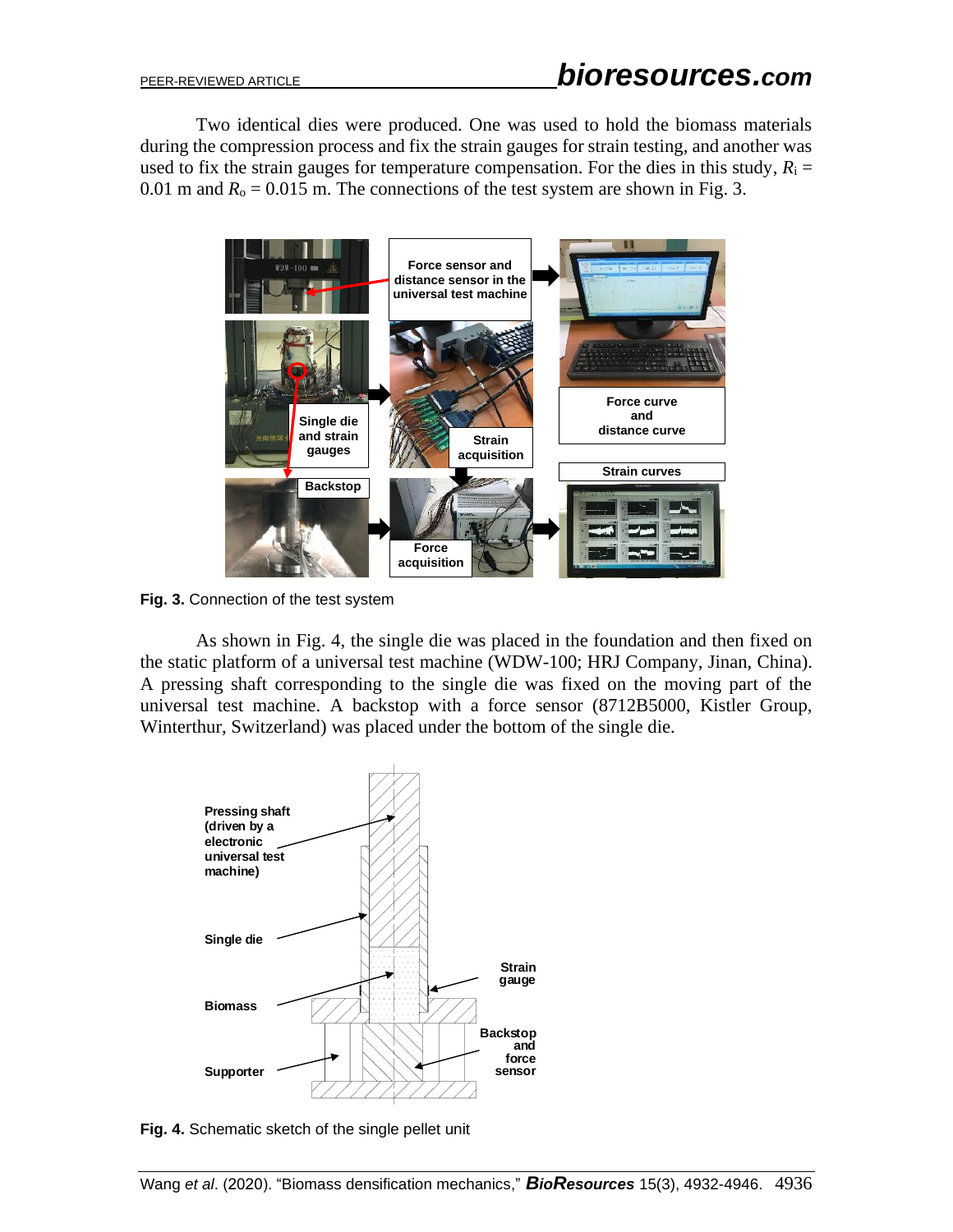During a single densification process, the biomass materials were first placed in the single die hole. Then, the universal test machine was started. The machine drove the pressing shaft to compress the test materials until the compression force reached 20000 N. The force and distance sensors in the universal test machine were used to record the force and position of the pressing shaft. The force sensor installed in the backstop was used to record the force transmitted from the compressed biomass. The force and strain data were acquired by the NI PXI 4472B (National Instruments, Austin, TX, USA), respectively. The test system is shown in Fig. 5.



**Fig. 5.** Test system

#### **Materials**

Three types of biomass materials, including rice straw, wheat straw, and wood shavings, were used in this study. The rice straw and wheat straw were collected in Yangzhou City, China, in January and June of 2019, respectively. The wood shavings were wastes of house decoration obtained in Nanjing City, China, in June of 2019. The raw materials were air-dried under the sun for one day and then stored in sealed black bags. The moisture content of the air-dried materials was tested before the experiment. The average values of the rice straw, wheat straw, and wood shavings were 10.25%, 9.84%, and 11.26%, respectively.

Before the experiment, the raw materials were broken into pieces using a lab-scale crusher (DFY-300C, Shanghai Zollo Instruments CO., LTD., Shanghai, China). Then, the crushed materials were sieved for 5 min with a sieve machine (DH-300T, Dahan Vibration Machine, Henan, China). Two different sized sieves (2.5 mm and 5 mm) were used in the sieving process. Finally, those materials left above the 5 mm sieve were collected as the coarse materials, and those passing the 2.5 mm sieve were collected as the fine materials. Samples of the materials are shown in Fig. 6. The crushed materials were dried with an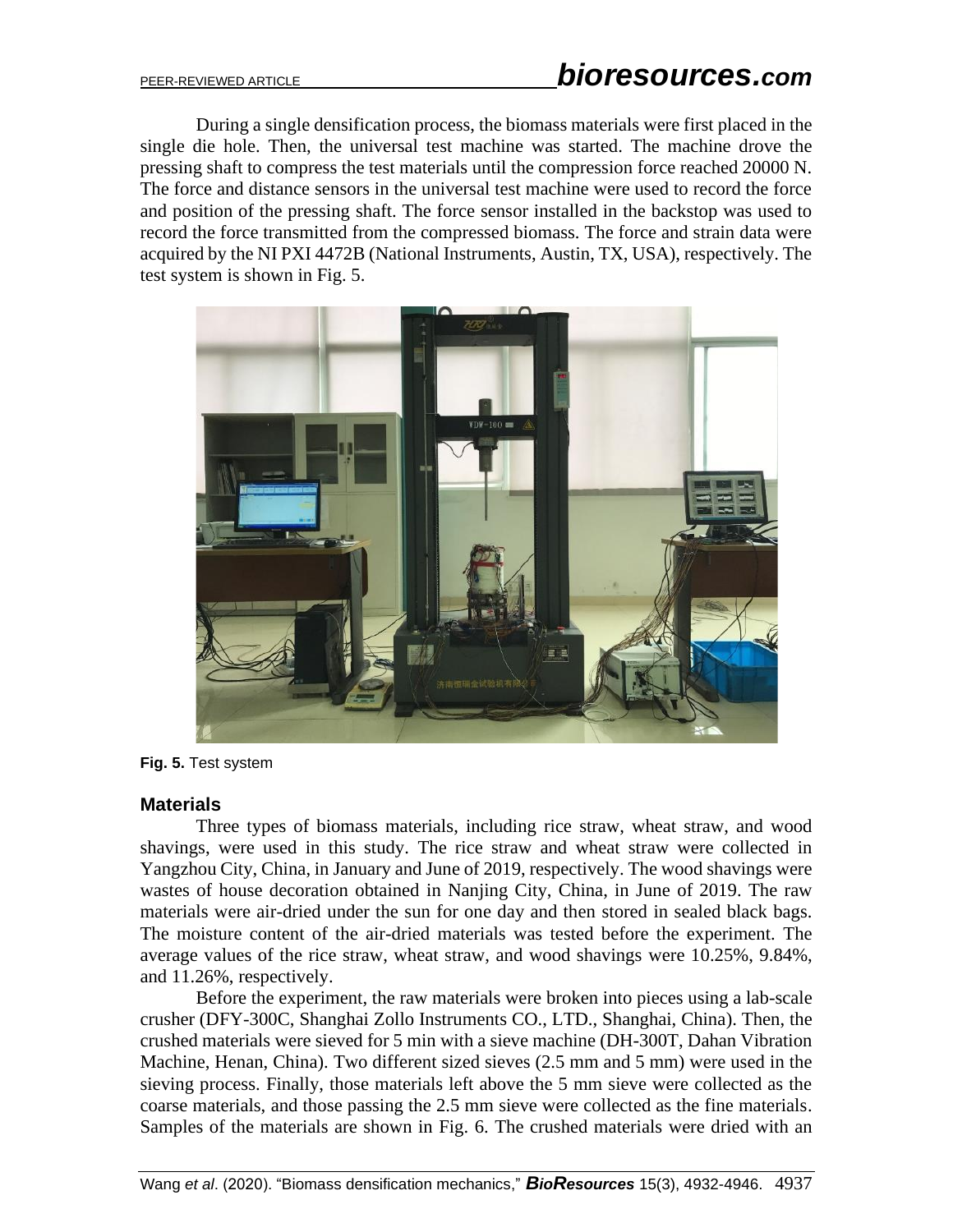oven under 50 °C until the mass remained unchanged. Based on the factor levels shown in Table 1, test materials were prepared for each trial by adding water with the help of a moisture meter (SH-10A, Jinghai Instruments, Shanghai, China) (Wang *et al.* 2017).



**Fig. 6.** Samples of the test materials

### **Factor Levels**

The three factors of particle size, compression rate, and moisture content were considered in this study. The factor levels are shown in Table 1. The test scheme is shown in Table 2. For each trial in the experiment,  $3.5 \pm 0.1$  g of the prepared test materials were placed in the single die hole. Then, the universal test machine was started to compress the biomass with a shaft. The shaft was halted when the compression force reached 20000 N. The force was held for 1 min. Then, the backstop was removed, and the densified biomass was extruded out. The force on the shaft, displacement of the shaft, and the strain of the single die wall were recorded. The produced pellets were kept in sealed plastic bags, and the pressure ratio, pellet density, and specific energy consumption were calculated for further analysis.

| <b>Table 1. Factor Level Codes</b> |  |
|------------------------------------|--|
|------------------------------------|--|

| <b>Factors</b>         | Levels                |        |                       |  |  |                       |          |
|------------------------|-----------------------|--------|-----------------------|--|--|-----------------------|----------|
| Particle size          | Coarse                |        |                       |  |  | Fine                  |          |
| Compression rate (m/s) | $3.33 \times 10^{-4}$ |        | $8.33 \times 10^{-4}$ |  |  | $1.33 \times 10^{-3}$ |          |
| Moisture content (%)   | $5 + 1$               | $10+1$ | $15 + 1$              |  |  | $20+1$                | $25 + 1$ |

### **Pressure Ratio**

The main function of the compression force is to overcome friction and to compress the biomass. The force used to compress biomass is the effective compression force, which equals the force on the backstop. To investigate the relationship between the effective compression force and inner pressure, the effective compression force is converted to effective compression pressure using Eq. 6,

$$
P_{\text{ne}} = \frac{F_{\text{b}}}{\pi R_{\text{i}}^2} \tag{6}
$$

where  $P_{\text{ne}}$  is the effective compression pressure (Pa) and  $F_{\text{b}}$  is the force on backstop (N),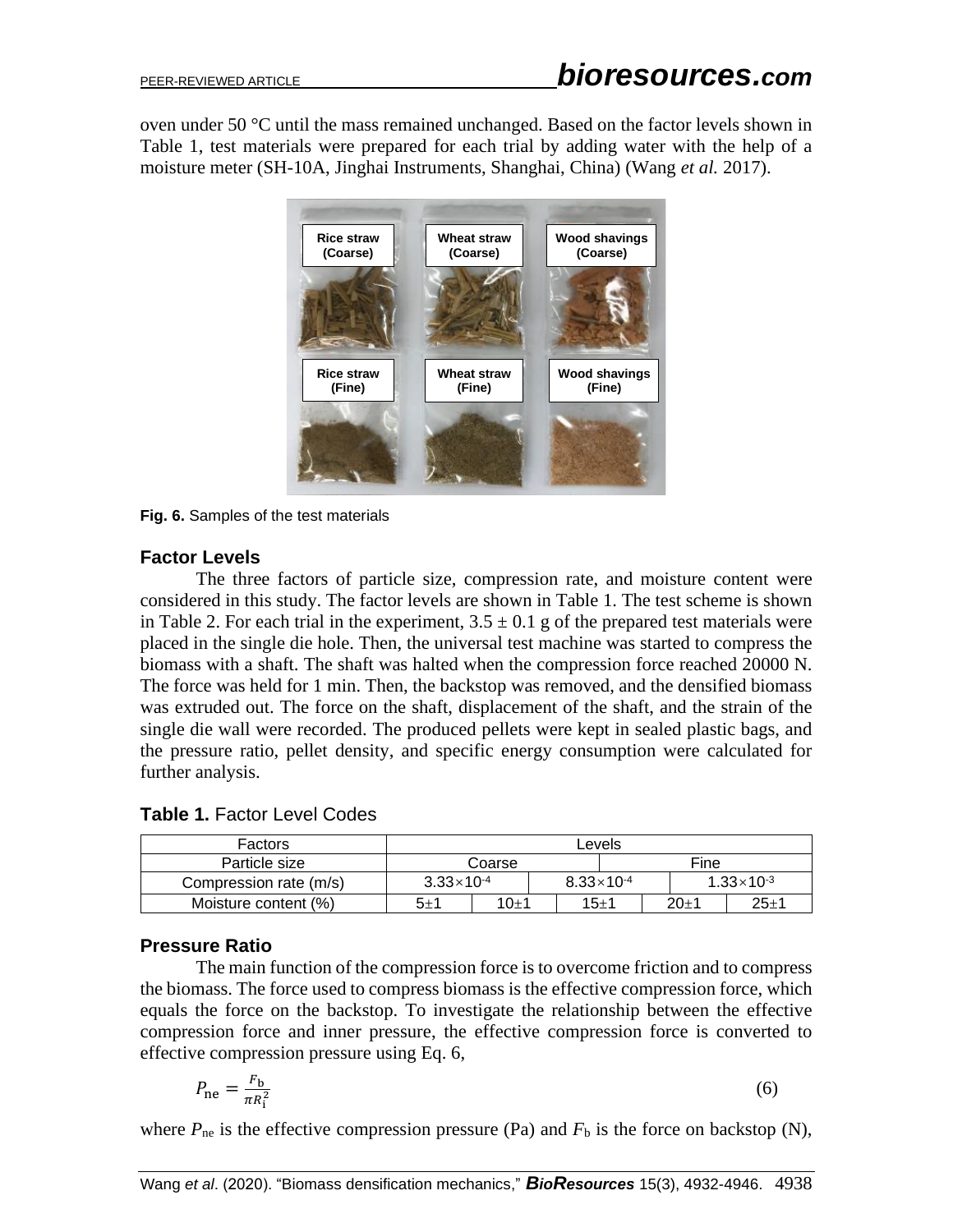*R*<sup>i</sup> is the radius of the inner die wall (m).

The pressure ratio was calculated from Eq. 7,

$$
R_{\rm p} = \frac{P_{\rm i}}{P_{\rm ne}} \tag{7}
$$

where  $R_p$  is the ratio of inner pressure *versus* compression pressure.

The maximum pressure was defined as Eq. 8,

$$
MR_{\rm p} = \text{MAX}(R_{\rm p})\tag{8}
$$

where *MR*<sup>p</sup> is the maximum ratio of inner pressure *versus* compression pressure.

### **Pellet Density**

When a pellet is produced, its dimension and weight are tested with a Vernier caliper and an electronic scale, respectively. The pellet density is obtained by Eq. 9.

$$
\rho = \frac{m}{\pi r_{\rm p}^2 l} \tag{9}
$$

where  $\rho$  is the pellet density (kg/m<sup>3</sup>), *m* is the mass of a pellet (kg), and  $r_p$  and *l* are the radius and length of a pellet (m).

### **Specific Energy Consumption**

The specific energy consumption is given by Eq. 10,

$$
E_{\rm s} = \frac{1}{m} \int_0^L F_{\rm n} \, \mathrm{d}x \tag{10}
$$

where  $E_s$  is the specific energy consumption (J/kg),  $m$  is the mass of a pellet (kg),  $L$  is the maximum displacement of the pressing shaft  $(m)$ , and  $F_n$  is the compression force  $(N)$ .

### **RESULTS AND DISCUSSION**

#### **Pressures During a Single Trial**

Based on the experimental data and Eq. 5, the change of the compression pressure and inner pressure during every trial was obtained. Results showed that the plots of inner pressure had similar shapes with the compression pressure in previous studies (Holm *et al.* 2006; Xia *et al.* 2019). The pressure curve is divided into compression periods and relaxation periods. Both pressures increased linearly in the initial part of the compression period, then increased exponentially in the remainder of the compression period (Holm *et al.* 2006). It was also observed that curves of the pressure ratio presented similar shapes. Randomly, one group of data was chosen and plotted in Fig. 7 to show how the pressures and pressure ratio changed during a densification process. It was the fine wheat straw that was compressed in this group. The moisture content was  $10\% \pm 1\%$ , and the compression rate was  $1.33 \times 10^{-3}$  m/s. In the compression period, both the pressures increased. However, the pressure ratio increased first and then decreased. This phenomenon showed that the inner pressure increased faster at the beginning of the compression period, while the effective compressive pressure increased faster in the end. In the relaxation period, both the pressures decreased and the pressure ratio was almost constant. The change rates of the pressures were the same. Therefore, the pressure change during the relaxation period was isotropic.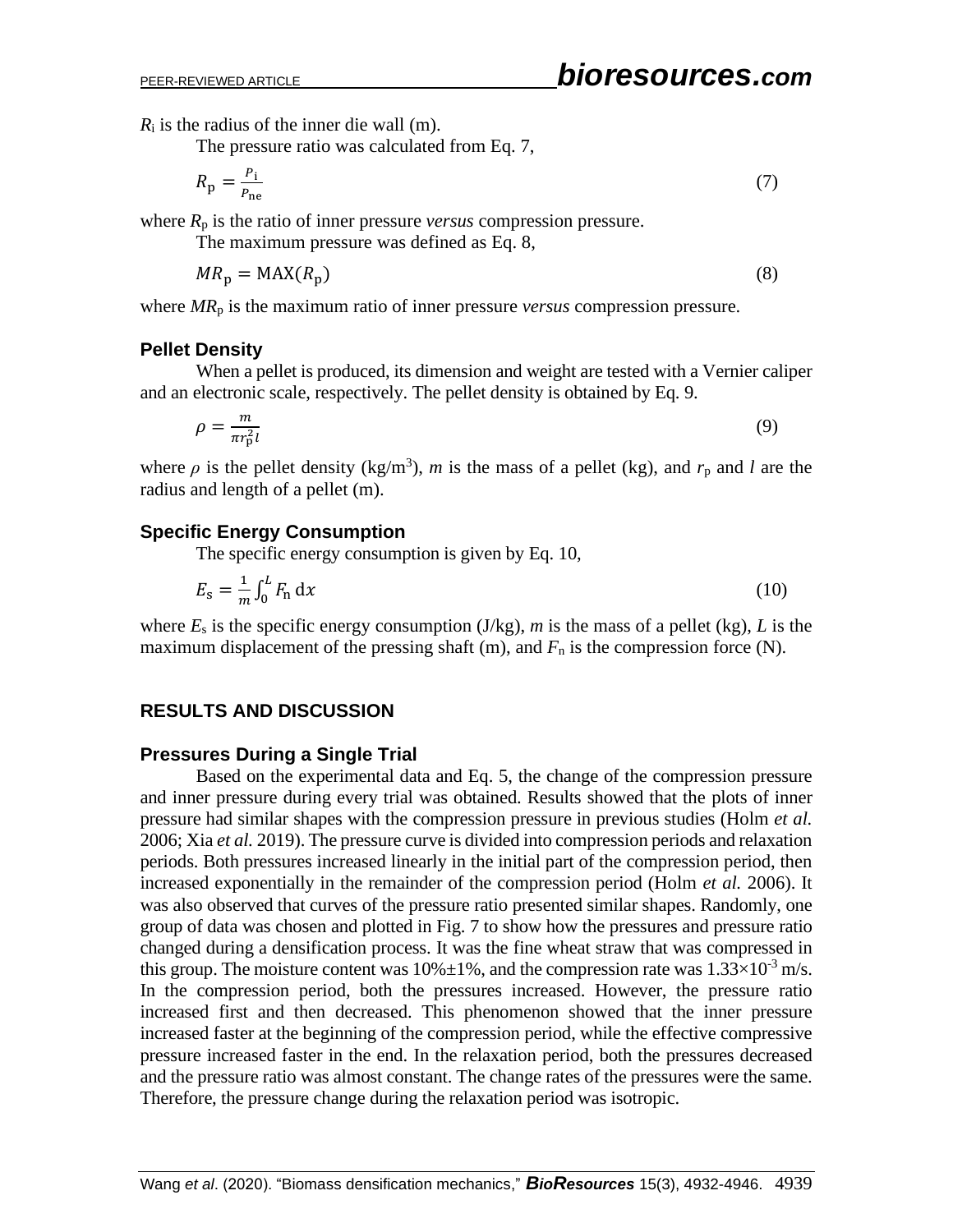

**Fig. 7.** Typical curves of compression pressure and pressure ratio

To investigate the effects of the three factors on the inner pressure, the pressure ratios during the relaxation period will be discussed in the next three sections. Furthermore, the pellet density and specific energy consumption will also be discussed to make comparisons with the pressure ratio. There were three duplications for each trial, and the average value was the final result. The maximum errors of the compression ratio, pellet density, and specific energy consumption were 2.9%, 2.8%, and 4.3%, respectively. Error bars are included in related plots based on these values.

### **Effects of the Particle Size**

The pressure ratio, pellet density, and specific energy consumption for different sized materials are plotted in Fig. 8. In this test, the compression rate was  $3.33 \times 10^{-4}$  m/s, and the moisture content was 10%. It was observed for the three materials that the increase of particle size led to an increase in the pressure ratio and specific energy consumption and a decrease in the pellet density. Thus, the coarse materials were more difficult to be densified than the fine (Kirsten *et al.* 2016).

The main function of the compression force is to densify the biomass materials and overcome the friction force. The force responsible for densifying the biomass is defined as the effective compression force. Because the compression period ended with the same compression pressure in this study, a high-pressure ratio correlated with a high inner pressure, which may lead to a high friction force between the biomass pellets and the inner die wall. Therefore, more energy was needed to overcome the friction force, and the effective compression force decreased. This explains why the increase of particle size led to an increase in the specific energy consumption and a decrease in the pellet density. The effects of particle size on the pellet density and specific energy consumption were in accordance with previous studies (Wang *et al.* 2018).

As for the three materials, the pressure ratios presented different orders when the particle size was changed. For the fine materials, the value of wheat straw was the largest; while for the coarse materials, the value of wood shavings was the largest. Therefore, despite that the pressure ratios of the three materials increased with the increased particle size, the amounts varied. Similar phenomena were observed for the pellet density and specific energy consumption. The main components in biomass are lignin, cellulose, and hemicellulose. Proportions of these components varied for different materials. So the mechanical parameters and forces between biomass particles were different. Thus, material types had a large effect on the test data. The pelletizing properties for different biomass materials cannot be evaluated based on the pressure ratio only.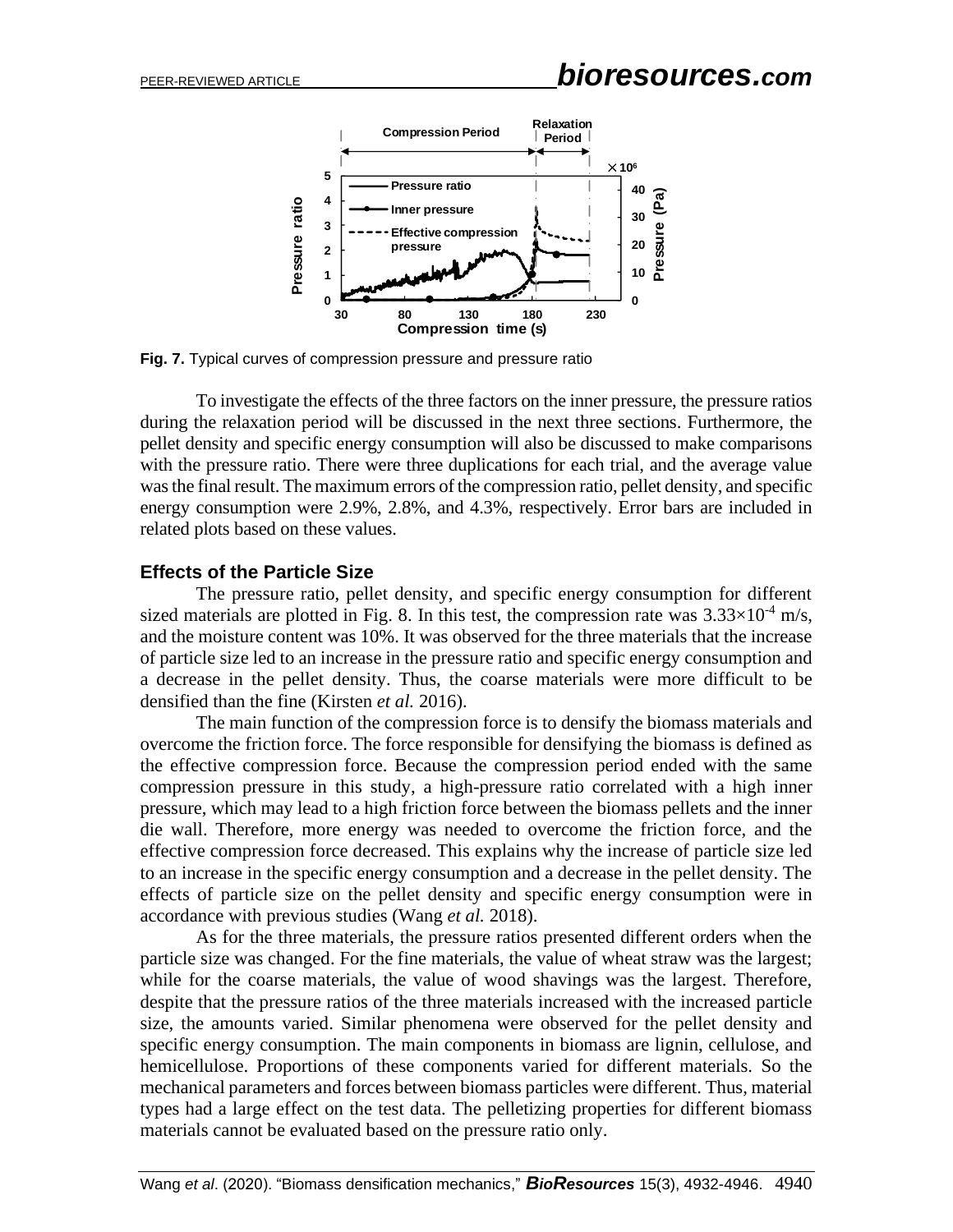PEER-REVIEWED ARTICLE *bioresources.com*



**Fig. 8.** Effects of the particle size (*PS*) on the test data: (a) Effects on the maximum pressure ratio; (b) Effects on the pellet density; (c) Effects on the specific energy consumption

#### **Effects of the Compression Rate**

The effects of the compression rate on the pressure ratio, pellet density, and specific energy consumption are plotted in Fig. 9. In this test, the moisture content was 10%, the particle size of wood shavings was coarse, and the particle size of wheat straw and rice straw was fine. It was observed that the test results decreased with the increase in the compression rate. This phenomenon is different from the effects of the particle size. Therefore, the relationships among the inner pressure, pellet density, and specific energy consumption were different under different technological parameters. Statistical analysis showed that the data could be fitted with linear models, as shown in Table 2. Results showed that the changing rate of the responses was different for the three materials. The maximum pressure ratio and specific energy consumption of the wood shavings, and the pellet density of the rice straw were more sensitive to the change of compression rate.

The pressure ratios of the wheat straw and rice straw were similar in shape (Fig. 9a), but the values for wheat straw were smaller than for rice straw. Furthermore, the wood shavings presented the highest pressure ratio and specific energy consumption, and lowest pellet density (Fig. 9b, c).These phenomena are in accordance with the effects of the particle size. Therefore, the material type had more effect on the pressure ratio compared with the compression rate and particle size. The pelletizing properties of the biomass materials were determined not only by the effective compression force. The effects of the components in different raw materials should also be considered. Different proportions of components could make the mechanical parameters different, such as Young's modulus, Poisson's ratio, damping coefficient, *etc*. The contact force and friction force between biomass particles could also be different, which will change the solid bridge between biomass particles and the increasing rate of compression force. As a result, energy consumption and pellet density would be affected. For example, the lignin in biomass can act as a natural binder to promote the densification process (Abedi *et al.* 2018; Nanou *et al.* 2018). However, some components, such as the waxes on the surface of the wheat straw, may limit the pelletizing properties of the biomass (Stelte *et al.* 2012).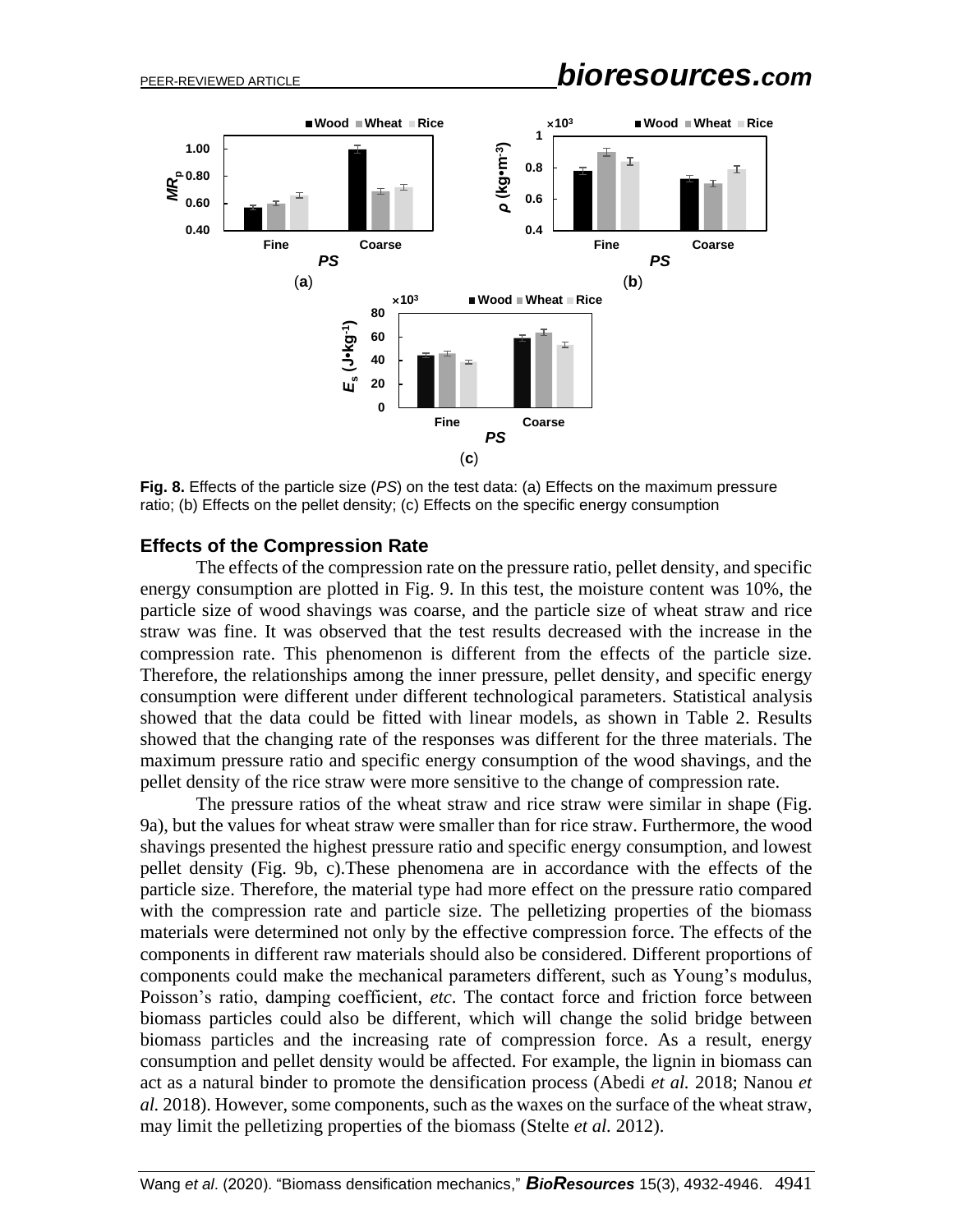

**Fig. 9.** Effects of the compression rate (*CR*) on the test data: (a) Effects on the maximum pressure ratio; (b) Effects on the pellet density; (c) Effects on the specific energy consumption

| <b>Materials</b>     | Regression model                               | $R^2$  |
|----------------------|------------------------------------------------|--------|
|                      | $MR_p = -310CR + 1.065$                        | 0.8450 |
| <b>Wood Shavings</b> | $\rho = (-50CR + 0.922) \times 10^3$           | 0.8929 |
|                      | $E_s = (-6550CR + 61.702)x10^3$                | 0.9615 |
|                      | $MR_p = -80CR + 0.690$                         | 0.9796 |
| <b>Rice Straw</b>    | $\rho = (-60 \text{CR}+0.853) \times 10^3$     | 0.8710 |
|                      | $E_s = (-4300 \text{CR} + 40.537) \times 10^3$ | 0.9713 |
|                      | $MR_p = -60CR + 0.623$                         | 0.9643 |
| Wheat straw          | $\rho = (-40CR + 0.743) \times 10^3$           | 1.0000 |
|                      | $E_s = (-5440 \text{CR} + 48.213) \times 10^3$ | 0.9501 |

**Table 2.** Regression Models for the Effects of Compression Rate

#### **Effects of the Moisture Content**

The effects of the moisture content on the pressure ratio, pellet density, and specific energy consumption are plotted in Fig. 10. The compression rate was  $1.33 \times 10^{-3}$  m/s, the particle size of wood shavings was coarse, and the particle size of wheat straw and rice straw was fine. Results show that the increase of moisture content led to an increase in the pellet density, but there was a decrease in the specific energy consumption. Statistical analysis showed that the pellet density could be fitted with a linear model, and the specific energy consumption could be fitted with a quadratic model, as shown in Table 3. The changing rate of pellet density for the wood shavings was the fastest, followed by the rice straw and wheat straw. However, no models were suitable for the maximum pressure ratio. The pressure ratio fluctuated when the moisture content increased. No specific relationship between the pressure ratio and moisture content was observed.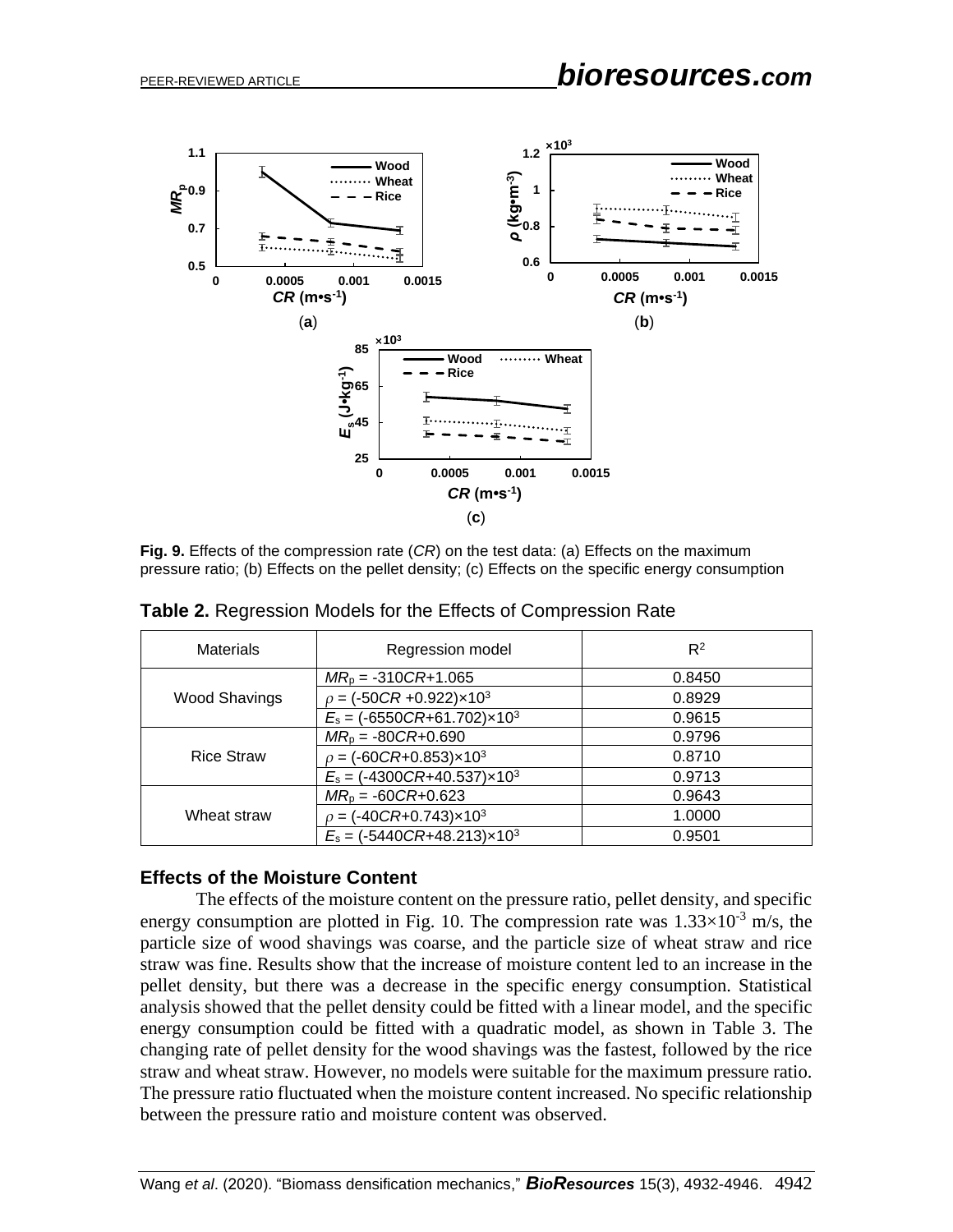

**Fig. 10.** Effects of the moisture content (*MC*) on the test data: (a) Effects on the maximum pressure ratio; (b) Effects on the pellet density; (c) Effects on the specific energy consumption

| <b>Materials</b>     | Regression model                  | $R^2$  |
|----------------------|-----------------------------------|--------|
| <b>Wood Shavings</b> | $\rho = 15.6MC + 530$             | 0.9548 |
|                      | $E_s = 42.7MC^2 - 2292MC + 74572$ | 0.9141 |
| <b>Rice Straw</b>    | $\rho = 10MC + 698$               | 0.8256 |
|                      | $E_s = 67.7MC^2 - 2876MC + 59298$ | 0.9463 |
| Wheat straw          | $\rho = 6.6MC + 791$              | 0.9229 |
|                      | $E_s = 51.6MC^2-2674MC+65598$     | 0.9466 |

**Table 3.** Regression Models for the Effects of Moisture Content

The pressure ratios of the wood shavings were larger than that of the wheat straw and rice straw (Fig. 10a). However, the values of the three materials were similar when the moisture content was over 20%. As shown in Fig. 10(b) and (c), the increase of moisture content led to an increase in the pellet density and a decrease in the specific energy consumption. The densification of wheat straw consumed more energy than rice straw under the same conditions (Fig. 10c). This phenomenon was also observed in the previous two sections. As defined in Eq. 10, specific energy consumption is the total work of compression force. Therefore, a high specific energy consumption means a high average value of the compression force in a whole densification process. In addition, the increasing rate of the compression force for wheat straw is higher than that for rice straw. Thus, the mechanical parameters of wheat straw are different from that of rice straw, as discussed in the previous section.

Moisture is a natural lubricant but not a good binder in the biomass densification process (Zvicevičius *et al.* 2018). The increasing moisture content can decrease the friction force but increase the liquid bridge force between the biomass particles (Xu *et al.* 2019). However, because water is incompressible and will be extruded out of the pellets by the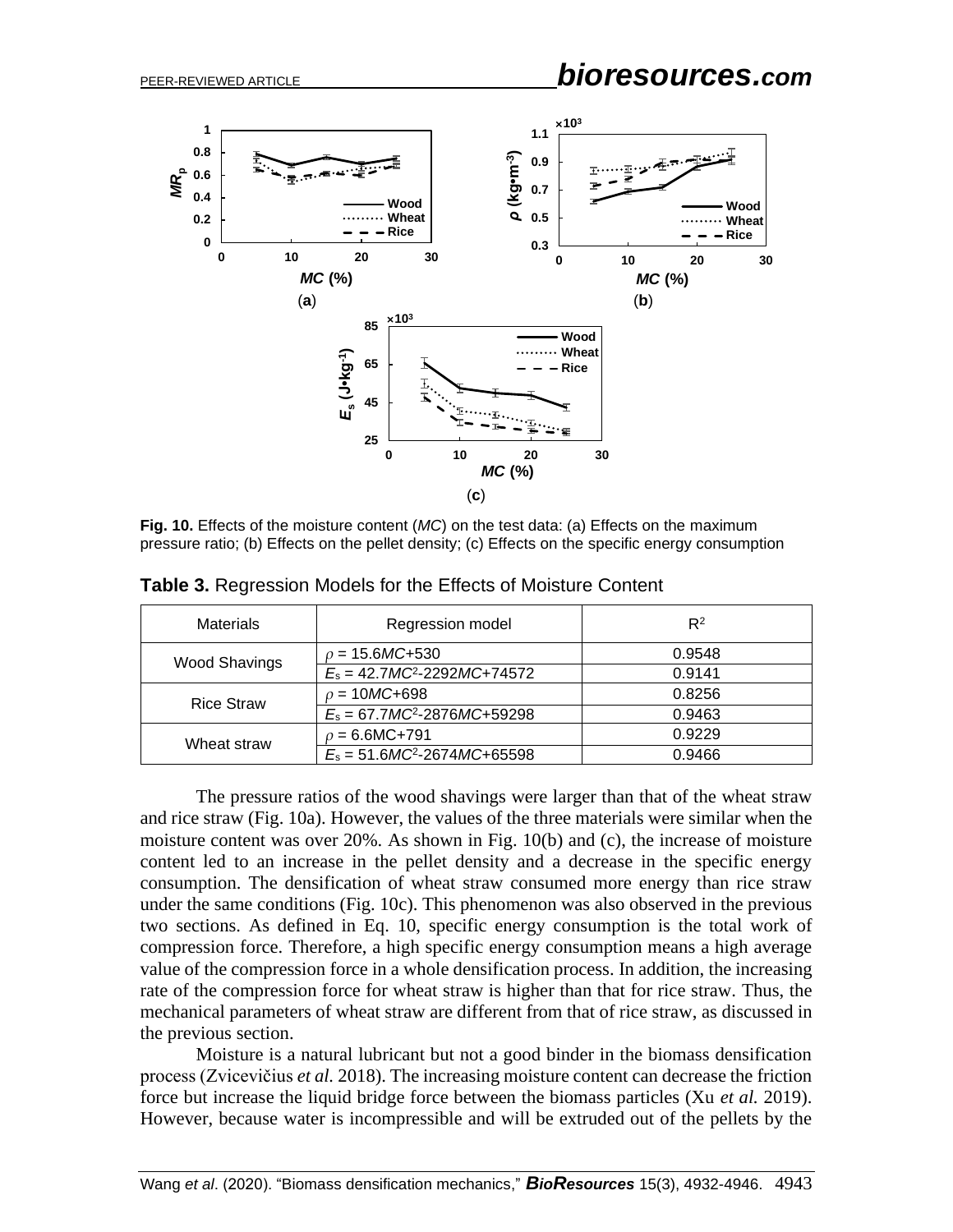compression force, the lubrication states and liquid bridge force are unstable in the densification process. Therefore, the distribution of the moisture in the biomass during the densification process is unknown. This may be the reason for the fluctuation of the pressure ratio.

## **CONCLUSIONS**

In this paper, the change of inner pressure between the materials and die wall was investigated. The relationships between the inner pressure with pellet density and specific energy consumption under different levels of particle size, compression rate, and moisture content were considered. Conclusion were as follows:

- 1. Like the compression pressure, the inner pressure increased linearly and then exponentially during the compression period. However, compared with the compression pressure, the inner pressure increased faster at the beginning but slower throughout the rest of the compression period. The pressure change during the relaxation period was determined to be isotropic.
- 2. The increase of the particle size led to an increase in the inner pressure, while the increase of the compression rate led to a decrease in the inner pressure. The inner pressure fluctuated when the moisture content increased.
- 3. Compared with the particle size and compression rate, the material's type had more effect on the pressure ratio. No monotonic relationship was observed among the pressure ratio, pellet density, and specific energy consumption.

# **ACKNOWLEDGMENTS**

The authors are grateful for the support of the Natural Science Foundation of Jiangsu Province, Grant No. BK20190473.

# **REFERENCES CITED**

- Abedi, A., Cheng, H., and Dalai, A. K. (2018). "Effects of natural additives on the properties of sawdust fuel pellets," *Energ. Fuel* 32(2), 1863-1873. DOI: 10.1021/acs.energyfuels.7b03663
- Chen, T., Jia H., Zhang, S., Sun, X., Song, Y., and Yuan, H. (2019). "Optimization of cold pressing process parameters of chopped corn straws for fuel," *Energies* 13(3), Article number 652. DOI: 10.3390/en13030652
- Emadi, B., Iroba, K. L., and Tabil, L. G. (2017). "Effect of polymer plastic binder on mechanical, storage and combustion characteristics of torrefied and pelletized herbaceous biomass," *Appl. Energ.* 198(15), 312-319. DOI: 10.1016/j.apenergy.2016.12.027
- Holm, J. K., Henriksen, U. B., Hustad, J. E., and Sorensen, L. H. (2006). "Toward an understanding of controlling parameters in softwood and hardwood pellets production," *Energ. Fuel.* 20(6), 2686-2694. DOI: 10.1021/ef0503360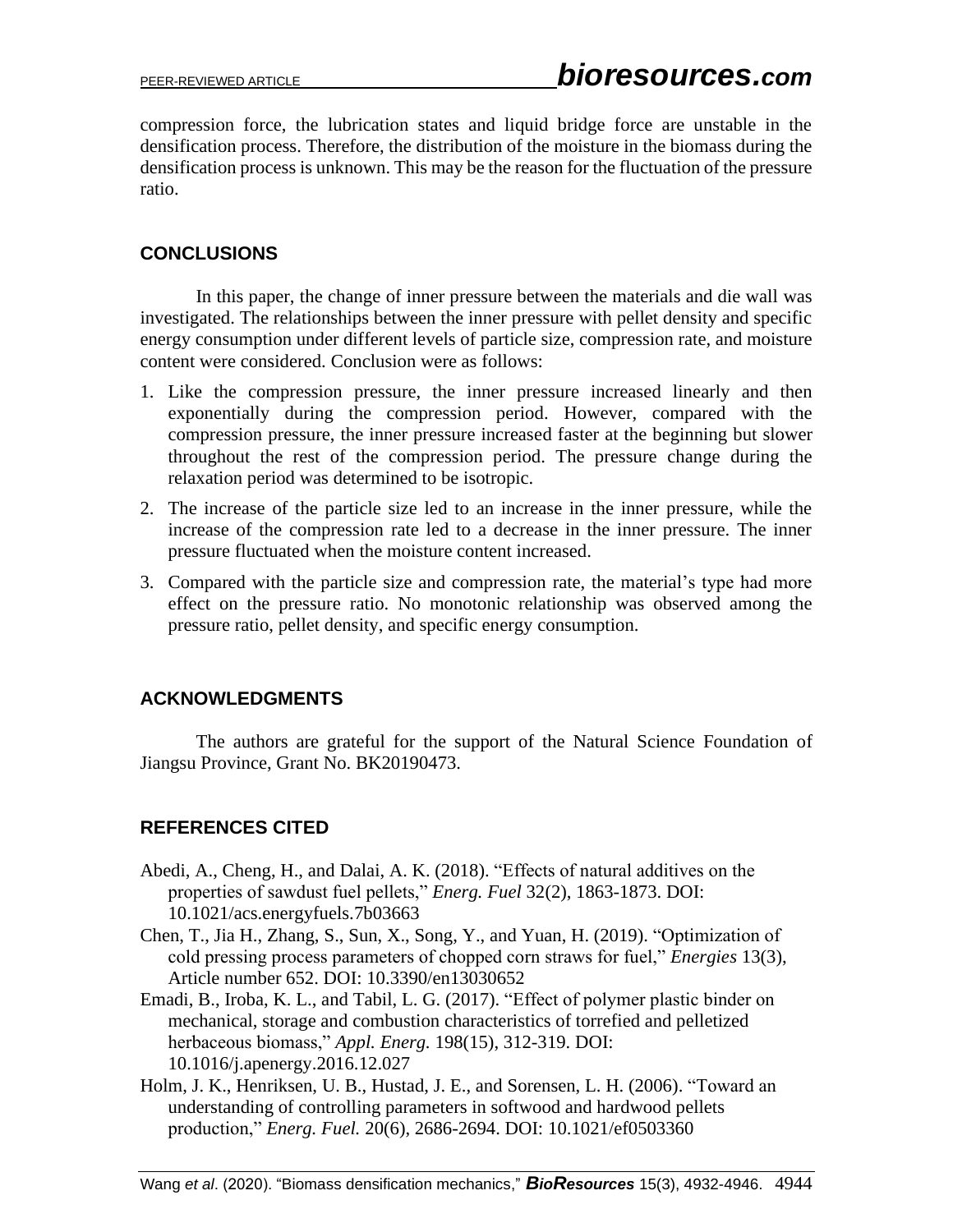- Holm, J. K., Henriksen, U. B., Wand, K., Hustad, J. E., and Posselt, D. (2007). "Experimental verification of novel pellet model using a single pelleter unit," *Energ. Fuel* 21(4), 2446-2449. DOI: 10.1021/ef070156l
- Kirsten, C., Lenz, V., Schröder, H. W., and Repke, J. U. (2016). "Hay pellets—The influence of particle size reduction on their physical–mechanical quality and energy demand during production," *Fuel Process. Technol.* 148, 163-174. DOI: 10.1016/j.fuproc.2016.02.013
- Larsson, S., Lockneus, O., Xiong, S., and Samuelsson, R. (2015). "Cassava stem powder as an additive in biomass fuel pellet production," *Energ. Fuel.* 29(9), 5902-5908. DOI: 10.1021/acs.energyfuels.5b01418
- Nanou, P., Huijgen, W. J. J., Carbo, M. C., and Kiel, J. H. A. (2018). "The role of lignin in the densification of torrefied wood in relation to the final product properties," *Biomass Bioenerg.* 111, 248-262. DOI: 10.1016/j.biombioe.2017.05.005
- Niccolò, P., Patrizia, B., and Eugenio, C. (2018). "Effect of densification conditions on specific energy requirements and physical properties of compacts made from hop cone," *Energies* 11(9), Article ID 2389. DOI: 10.3390/en11092389
- Perry, J., and Aboudi, J. (2003). "Elasto-plastic stresses in thick walled cylinders," *J. Press. Vess.- T. ASME* 125(3), 248-252. DOI: 10.1115/1.1593078
- Puig-Arnavat, M., Ahrenfeldt, J., and Henriksen, U. B. (2017). "Validation of a multiparameter model to investigate torrefied biomass palletization behavior," *Energ. Fuel* 31(2), 1644-1649. DOI: 10.1021/acs.energyfuels.6b02895
- Rudolfsson, M., Borén, E., Pommer, L., Nordin, A., and Lestander, T. A. (2017). "Combined effects of torrefaction and pelletization parameters on the quality of pellets produced from torrefied biomass," *Appl. Energ.* 191, 414-424. DOI: 10.1016/j.apenergy.2017.01.035
- Stelte, W., Clemons, C., Holm, J. K., Ahrenfeldt, J., Henriksen, U. B., and Sanadi, A. R. (2012). "Fuel pellets from wheat straw: The effect of lignin glass transition and surface waxes on pelletizing properties," *Bioenerg. Res.* 5, 450-458. DOI: 10.1007/s12155-011-9169-8
- Theerarattananoon, K., Xu, F., Wilson, J., Ballard, R., McKinney, L., Staggenborg, S., Vadlani, P., Pei, Z. J., and Wang, D. (2011). "Physical properties of pellets made from Sorghum stalk, corn stover, wheat straw, and big bluestem," *Ind. Crop. Prod.* 33(2), 325-332. DOI: 10.1016/j.indcrop.2010.11.014
- Wang, Y., Wu, K., and Sun, Y. (2017). "Pelletizing properties of wheat straw blending with rice straw," *Energ. Fuel.* 31(5), 5126-5134. DOI: 10.1021/acs.energyfuels.7b00097
- Wang, Y., Wu, K., and Sun, Y. (2018). "Effects of raw material particle size on the briquetting process of rice straw," *J. Energy Inst.* 91(1), 153-162. DOI: 10.1016/j.joei.2016.09.002
- Wang, Y., Sun, Y., and Wu, K. (2019a). "Effects of waste engine oil additive on the pelletizing and pyrolysis properties of wheat straw," *BioResources* 14(1), 537-553. DOI: 10.15376/biores.14.1.537-553
- Wang, Y., Sun, Y., and Wu, K. (2019b). "Methods to determine the interactions between the biomass and the pellet channel during biomass pelletizing process," *Waste Biomass Valor.* DOI: 10.1007/s12649-019-00755-1
- Whittaker, C., and Shield, I. (2017). "Factors affecting wood, energy grass and straw pellet durability – A review," *Renew. Sust. Energ. Rev.* 71, 1-11. DOI: 10.1016/j.rser.2016.12.119